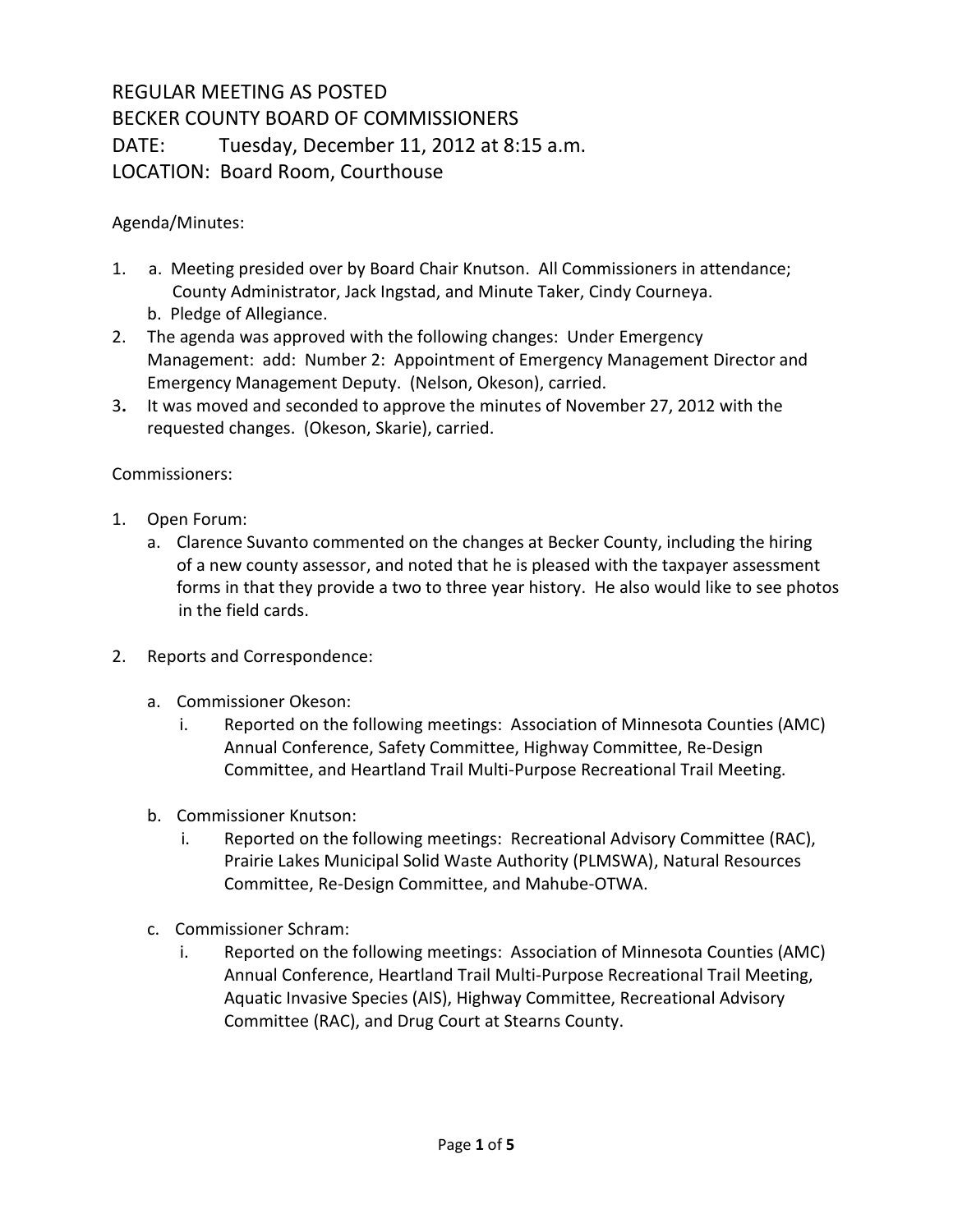- d. Commissioner Nelson:
	- i. Reported on the following meetings: Association of Minnesota Counties (AMC) Annual Conference, Human Services Committee, and Natural Resources Committee.
- e. Commissioner Skarie:
	- i. Reported on the following meetings: Association of Minnesota Counties (AMC) Annual Conference, and Human Services Committee.
- 3. Appointments:
	- a. Appointments to the Lake Agassiz Regional Library Board were discussed and will be made at the next board meeting.
	- b. It was moved and seconded to re-establish the Building Committee and to appoint Commissioner Nelson, Commissioner Okeson, and County Administrator, Jack Ingstad to the committee. (Knutson, Skarie), carried.
	- c. It was moved and seconded to re-appoint Jeffrey Moritz to the Cormorant Lakes Watershed District (CLWD) Managers, for a three-year term. (Nelson, Schram), carried.
	- d. It was moved and seconded to re-appoint Orvis Olson to the Cormorant Lakes Watershed District (CLWD) Managers, for a three-year term. (Nelson, Skarie), carried.
- 4. Discussion on Highway Engineer Position:
	- a. Options were discussed in reference to the recruitment and hiring of a County Engineer due to the resignation of County Engineer, Brad Wentz. County Administrator, Jack Ingstad, noted that the Re-Design committee is recommending the process begin for the recruitment and hiring of a County Engineer and to appoint a Highway Department Head in the interim. It was moved and seconded to move forward with the recruitment of a Highway Engineer. (Okeson, Nelson), carried.
- 5. Elected Official Salary Setting:
	- a. It was moved and seconded to appoint Commissioner Schram and Commissioner Nelson to the Elected Official Salary Setting Committee. (Skarie, Okeson), carried. The committee will meet on Friday, December 14, 2012.
- 6. Letter of Support for Heartland Trail:
	- a. It was moved and seconded to include Becker County in a letter of support with the City of Frazee and City of Detroit Lakes, to Governor Mark Dayton, as a part of a bonding request seeking construction funds for the Detroit Lakes-Frazee segment of the Heartland Trail. (Schram, Okeson), carried.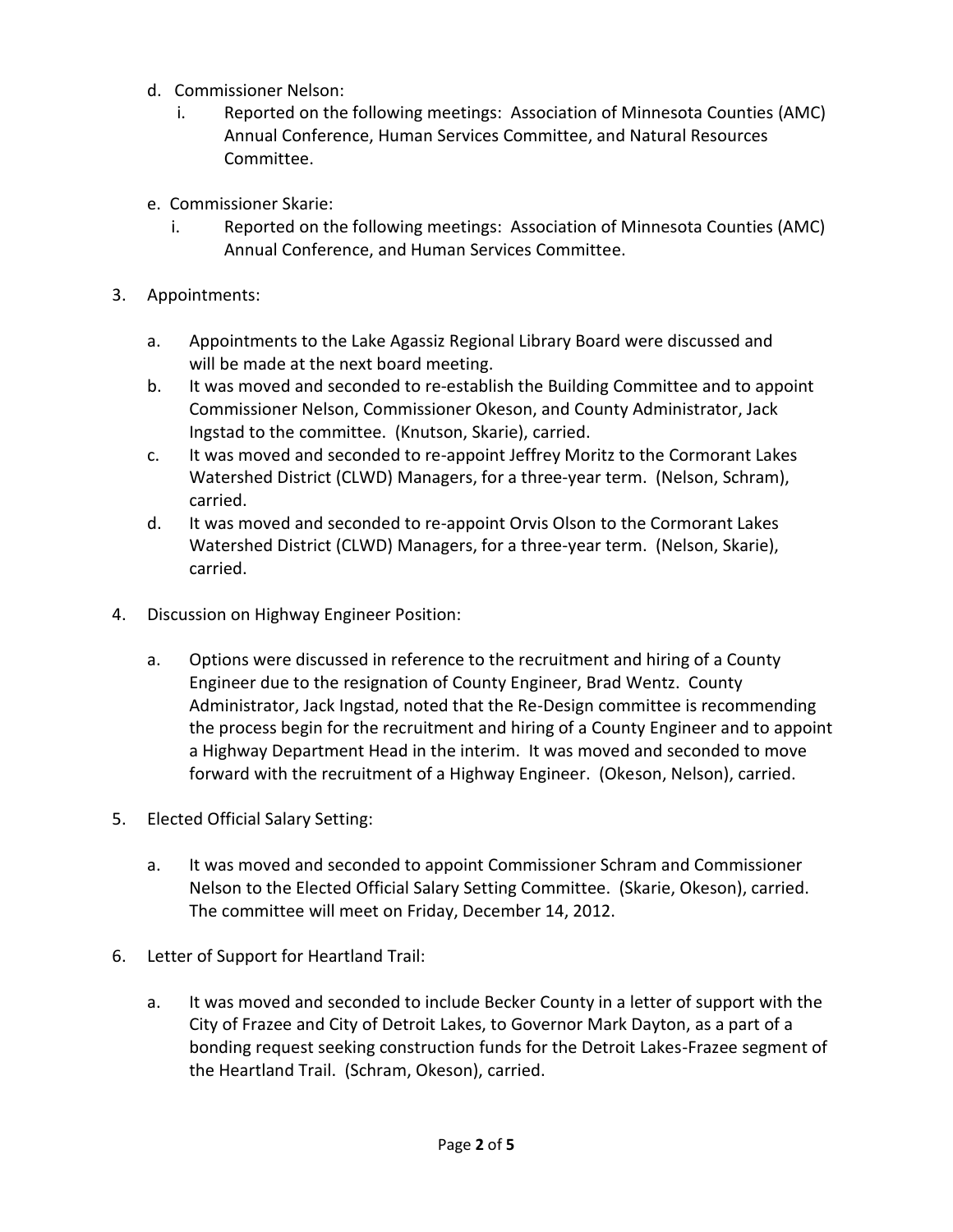Auditor-Treasurer: Ryan Tangen presented:

1. Licenses and Permits: There were none.

Finance Committee: Ryan Tangen presented:

- 1. It was moved and seconded to approve the Regular Claims, Over-90 Day Claims, and Auditor's Warrants (Tuesday Bills):
	- a. Over 90-Day Claims:
		- i. Timemark, Incorporated in the amount of \$529.03 due to misplaced invoice.
	- b. Auditor's Warrants (Tuesday Bills):
		- i. 11/27/12 in the amount of \$150,547.51
		- ii. 11/30/12 in the amount of \$6,640,717.88
		- iii. 12/04/12 in the amount of \$22,181.60
		- iv. 12/05/12 in the amount of \$10,527.70
	- (Nelson, Okeson), carried.
- 2. It was moved and seconded to authorize to advertise for the 2013 tree planting bids. (Nelson, Schram), carried.

Emergency Management: County Administrator, Jack Ingstad, presented:

- 1. Discussion was held in reference to the resignation of the Emergency Management Director. The Re-Design Committee met and recommended to appoint, on an interim basis, Rusty Haskins as the interim Emergency Management Director and Jack Ingstad as the Deputy Emergency Director. Mr. Ingstad held the position of Emergency Management Director in Eagle County (Vail), Colorado and is willing to assist Mr. Haskins, along with Guy Fischer. It was moved and seconded to appoint, on an interim basis, Rusty Haskins as the Emergency Management Director, and Jack Ingstad as the Deputy Emergency Management Director. (Nelson, Okeson), carried.
- 2. It was moved and seconded to approve the application for the 2012 Emergency Management Performance Block Grant. (Nelson, Okeson), carried.

Becker County Soil and Water Conservation District (SWCD): Brad Grant and Marsha Watland presented:

- 1. It was moved and seconded to approve the FY 2013 State of Minnesota Board of Water and Soil Resources Natural Resources Block Grant Agreement. (Nelson, Schram), carried.
- 2. It was moved and seconded to accept the Becker County Agricultural Inspector's 2012 Annual Report and Workplan Summary, as presented. (Nelson, Okeson), carried.

Human Services: Nancy Nelson presented:

1. It was moved and seconded to remove from the Human Services agenda, Number 2: Grant Acceptance: Maternal Infant and Early Child Home Visiting, II. (Nelson, Okeson), carried.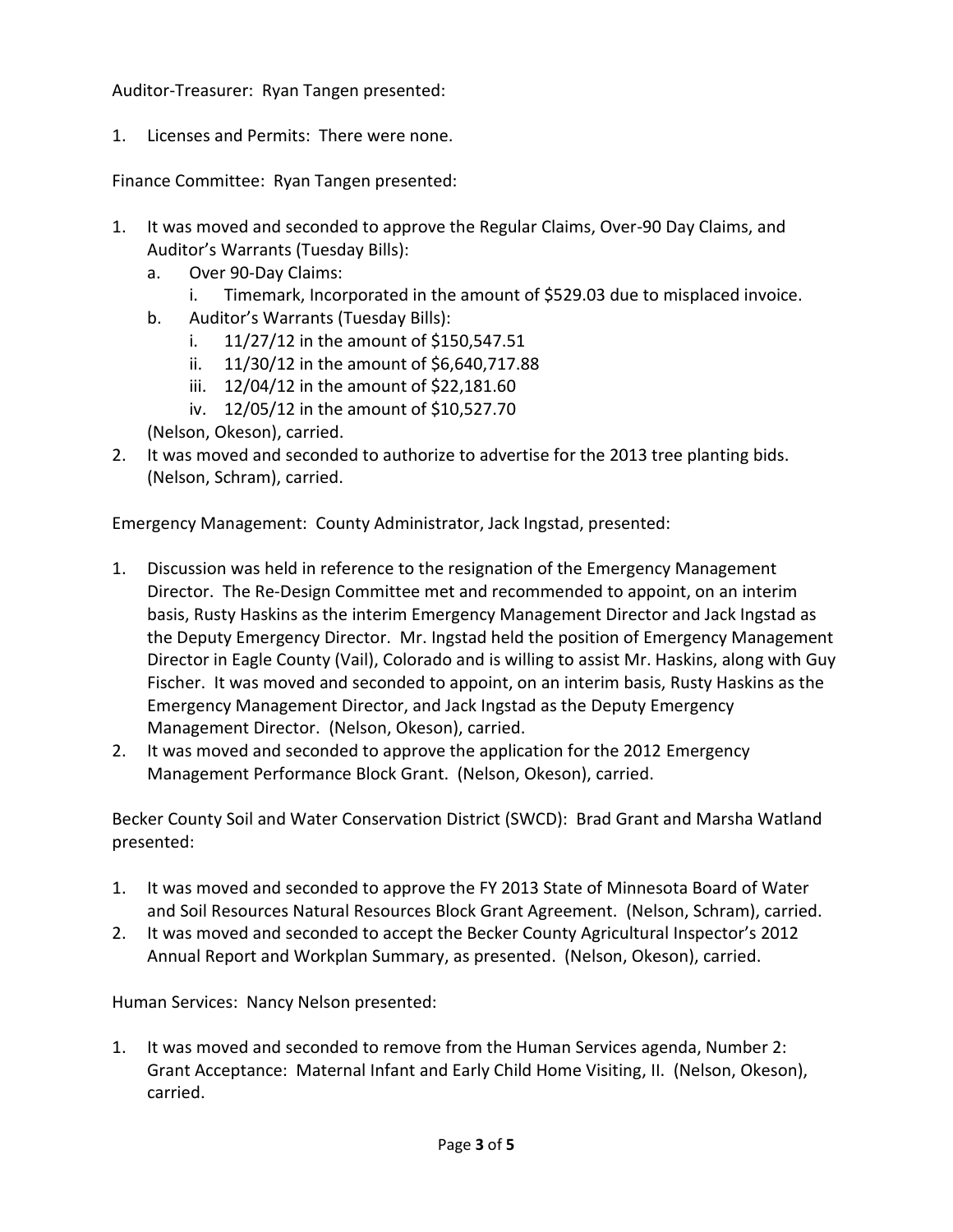- 2. It was moved and seconded to approve the new agreement with Lakeland Mental Health Center for mental health services provided at the Becker County Jail and at the Becker County Crisis Bed. (Skarie, Schram), carried.
- 3. It was moved and seconded to approve the non-financial agreement between Becker County and the Minnesota Chippewa Tribe to provide services to eligible MFIP/DWP clients. (Skarie, Schram), carried.
- 4. It was moved and seconded to accept the Minnesota Department of Human Services administrative services budget (grant) for \$93,333, to provide Child and Teen Check-ups. (Schram, Skarie), carried.
- 5. It was moved and seconded to approve Resolution 12-12-1A, to hire a full-time Financial Eligibility Specialist from the Minnesota Merit System, and if the filling of this position creates a part-time Financial Worker position, that position will also be filled from the Merit System. (Skarie, Nelson), carried.
- 6. It was moved and seconded to approve Resolution 12-12-1B, to hire a part-time Case Aide from the Merit System pool list. (Schram, Nelson), carried.
- 7. It was moved and seconded to approve the Human Services Claims for Human Services, Community Health, and Transit. (Skarie, Nelson), carried.

Natural Resources Management: Marty Wiley presented:

1. It was moved and seconded to authorize the Natural Resources Management Director, Marty Wiley, to authorize and sign the purchase agreement for Parcel Number 28.0138.000, which will allow access to a large block of public land in Shell Lake Township. (Schram, Skarie), carried.

Highway: Brad Wentz presented:

- 1. The draft of the Roadway Sign Management Policy was reviewed and will be brought to the Board in resolution form at the next board meeting on December 18, 2012, for approval.
- 2. It was moved and seconded to approve Resolution 12-12-1D, to adopt the Overweight Vehicles Fee Schedule, as outlined in said resolution, and to direct the County Engineer to to incorporate the fee schedule into the existing Overweight Vehicles Permit Policy. (Nelson, Schram), carried.

Human Resources: Nancy Grabanski presented:

- 1. It was moved and seconded to approve the modified Vacancy Time Period for Board Approval Policy Number 4.4, eliminating the verbage, "or there is another vacancy in that position within seven (7) months of the closing date of hire". (Nelson, Schram), carried.
- 2. It was moved and seconded to approve Resolution 12-12-1C, to set the Voluntary Employees' Beneficiary Association (VEBA) Contribution for 2013, as outlined in said resolution. (Nelson, Okeson), carried.